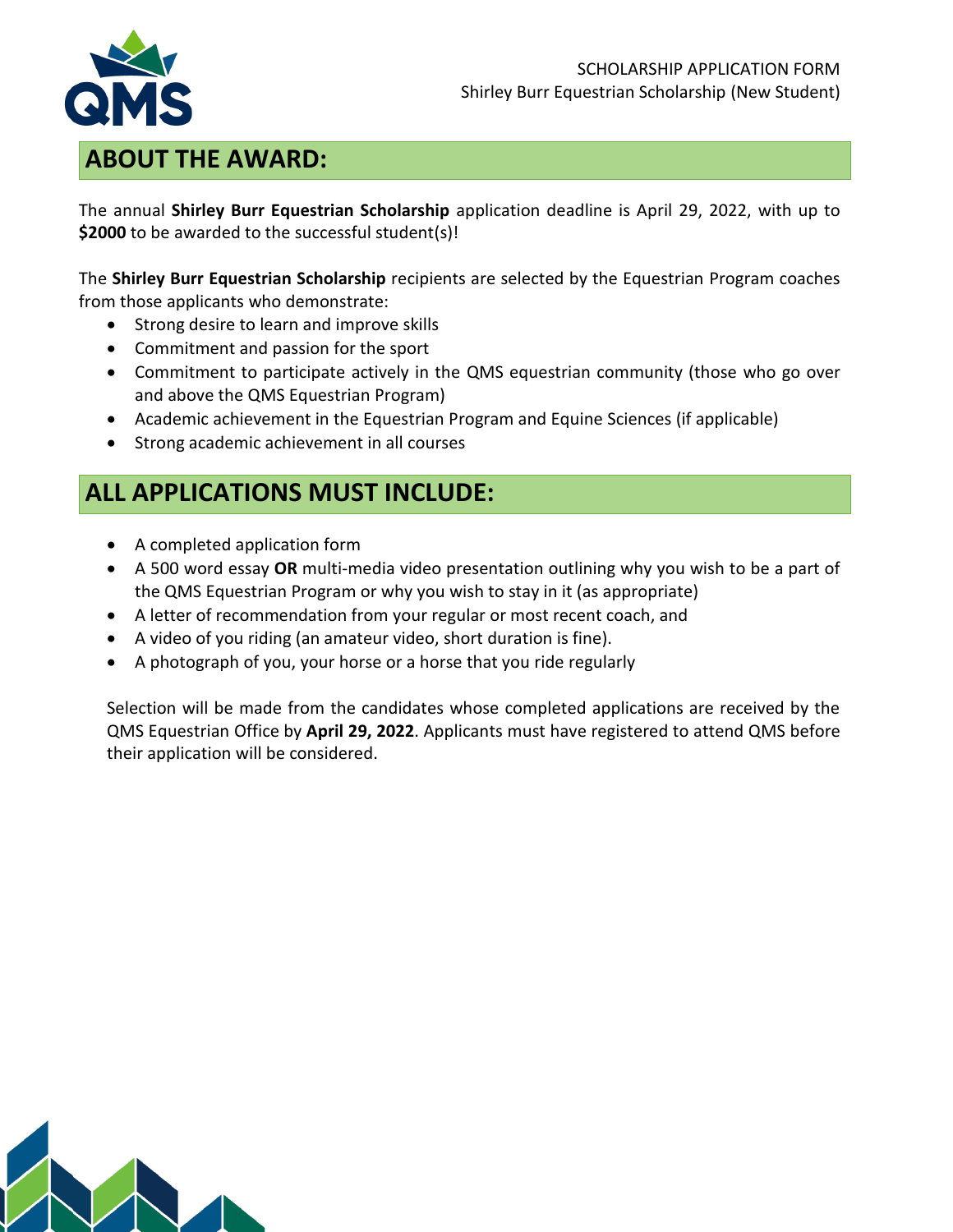

# **APPLICATION FORM:**

| <b>Name of Applicant</b><br><b>Address</b>                       |               |  |  |  |
|------------------------------------------------------------------|---------------|--|--|--|
| Age                                                              | Date of Birth |  |  |  |
| How long has the candidate been involved with horses and riding? |               |  |  |  |

**Resume of previous riding experience**

**Name(s), address(es) and telephone number(s) of present and previous riding instructor(s)** 

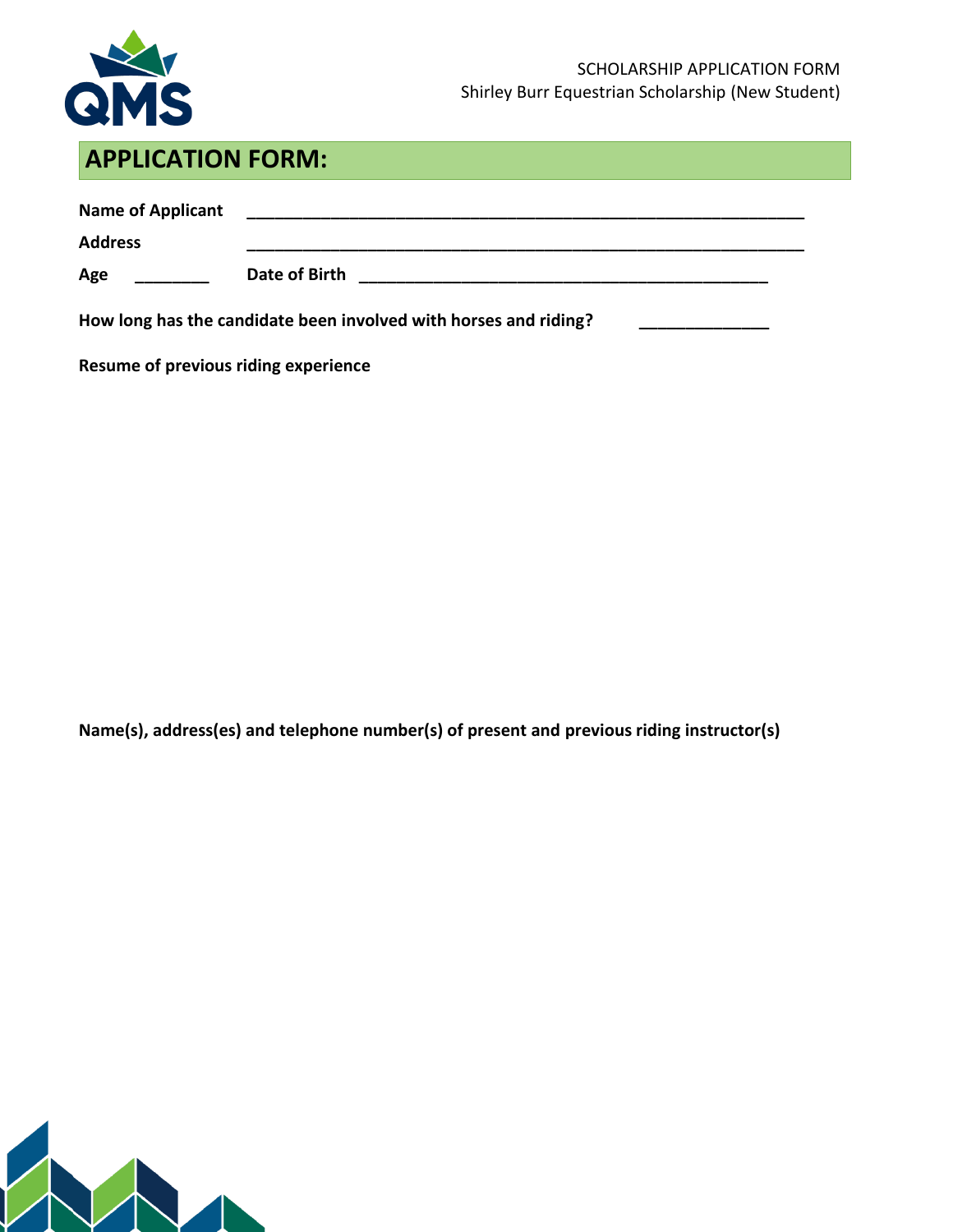

**What would you like to achieve in the equestrian world? (Be realistic!)**

**Please describe any horses that you have owned, or horses that you have rode regularly, and give details of your achievements/experience with these horses**

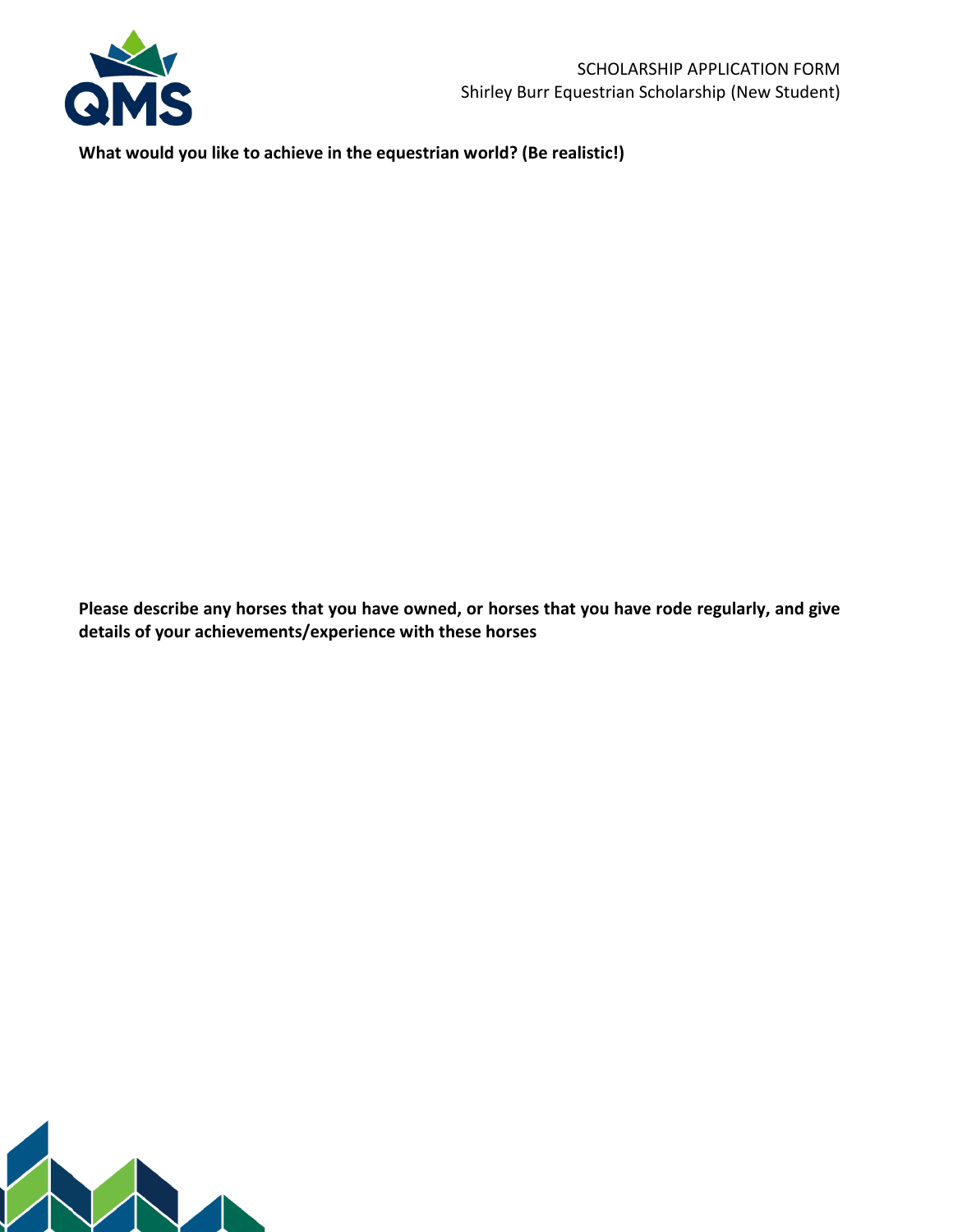|                                                                               | SCHOLARSHIP APPLICATION FORM                      |
|-------------------------------------------------------------------------------|---------------------------------------------------|
| QMS                                                                           | Shirley Burr Equestrian Scholarship (New Student) |
| Have you ever been a member of the Pony Club? YES                             | <b>NO</b>                                         |
| If "Yes", from when ____________ until when ____________ (approximate dates). |                                                   |
| Which branch(es) did you attend?                                              |                                                   |
| What standards did you attain?                                                | DOD1 OD2 OC OC1 OC2 OBOB2 OHAORAO                 |
| Have you been a member of 4H (Horse Club)?                                    | <b>YES</b><br><b>NO</b>                           |
| If "yes", what were your achievements?                                        |                                                   |

| Have you participated in the Equestrian Canada Rider Level program? YES $\parallel$   NO $\parallel$ |  |  |  |  |
|------------------------------------------------------------------------------------------------------|--|--|--|--|
| If "Yes", what level did you achieve?                                                                |  |  |  |  |

**When did you complete this level? \_\_\_\_\_\_\_\_\_\_\_\_\_\_\_\_\_\_\_\_\_\_\_\_\_\_\_\_**